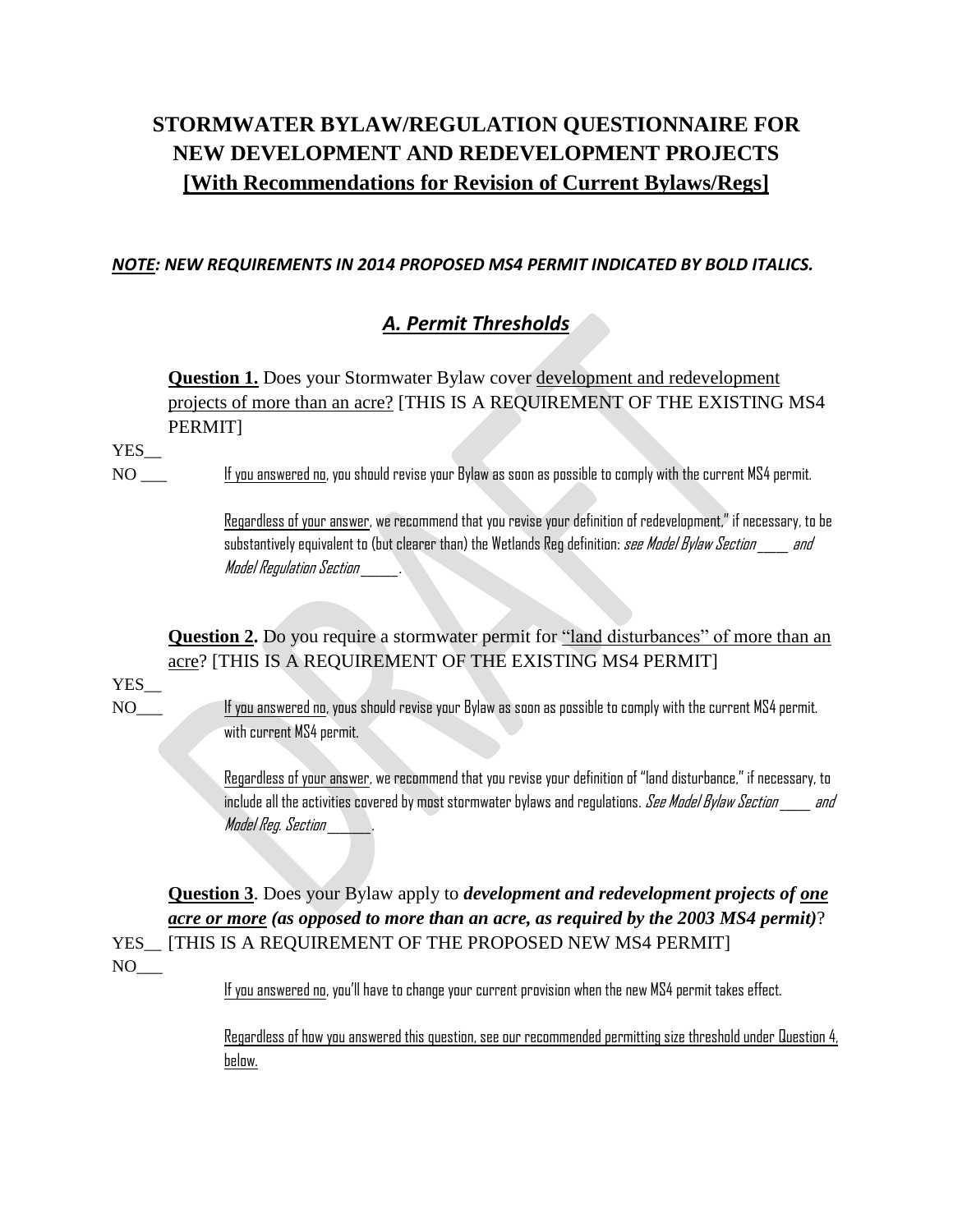**Question 4.** Do you require stormwater permits for projects of less than one acre as does Canton (4,000 s.f.), Dedham (no lower limit), Walpole (40,000 s.f.) and Westwood (1/2 YES acre proposed)? If so, what is the permitting threshold?

NO

Regardless of your answer to Question 4, unless your current permitting threshold is ¼ acre or less, we strongly recommend that you adopt a threshold of either ¼ or ½ acre. The proposed new MS4 permit states: "**There shall be no increased discharges from the MS4 to impaired waters … unless the (MS4) demonstrates that there is no net increase in loadings.**" "Impaired waters" include those not currently meeting with any state Water Quality Standard and those subject to TMDLs. This new MS4 requirement will be extremely difficult if not impossible to meet if a few new paved parking lots of just under an acre are built in your town without stormwater controls. It will also be extremely difficult for towns to comply with the new MS4 permit *financially* if private parties are not required to treat polluted runoff from new development and redevelopment *before* it is discharged to your MS4. *See Model Bylaw Section \_\_\_\_\_ and Model Regulation Section \_\_\_\_ for recommended* permit thresholds.

**Question 5***.* Does your Bylaw also apply to discharges that do not go into your MS4, but YES rather go directly or indirectly to wetlands or surface waters?  $NO_{\_\_\_}$ 

> If you answered no to this question, we believe you should adopt the requirement into your Stormwater Bylaw. This is obviously not an MS4 requirement, but non-MS4 stormwater discharges have the same negative water quality impacts as do ones from MS4s and play an important role in keeping waterways from meeting state Water Quality Standards (WQS). Failure to meet WQS, in turn triggers additional MS4 requirements. Control of non-MS4 runoff is especially important for bacteria; the Neponset Bacteria TMDL sets very tight limits on both direct (from pipes, including MS4s) and indirect (not from pipes) stormwater discharges. *See Model Bylaw Section \_\_\_\_\_ and* Model Regulation Section \_\_\_\_\_ for language on implementing this recommended requirement.

**Question 6**. Does your Bylaw or Regulations limit exemptions to the following (or less than the following) common ones contained in most stormwater bylaws? If not, what is the rationale for each additional exemption?

- Projects that develop or redevelop less than 1,000 square feet of impervious surface
- Projects that alter less than  $5,000$  sq. ft. of land without creating 1,000 sq. ft. or more of impervious surface or altering pre-development drainage patterns so as to impact immediately abutting properties)
- Normal maintenance and improvement of land in agricultural use as defined in Sec. 10.02 of the Wetlands Protection Regulations
- Maintenance of existing landscaping, gardens or lawn areas associated with a single family dwelling
- Repair or replacement of an existing roof of a single-family dwelling
- Construction of any fence that will not alter existing terrain or drainage patterns
- Construction of utilities other than drainage which will not alter terrain, ground cover or drainage patterns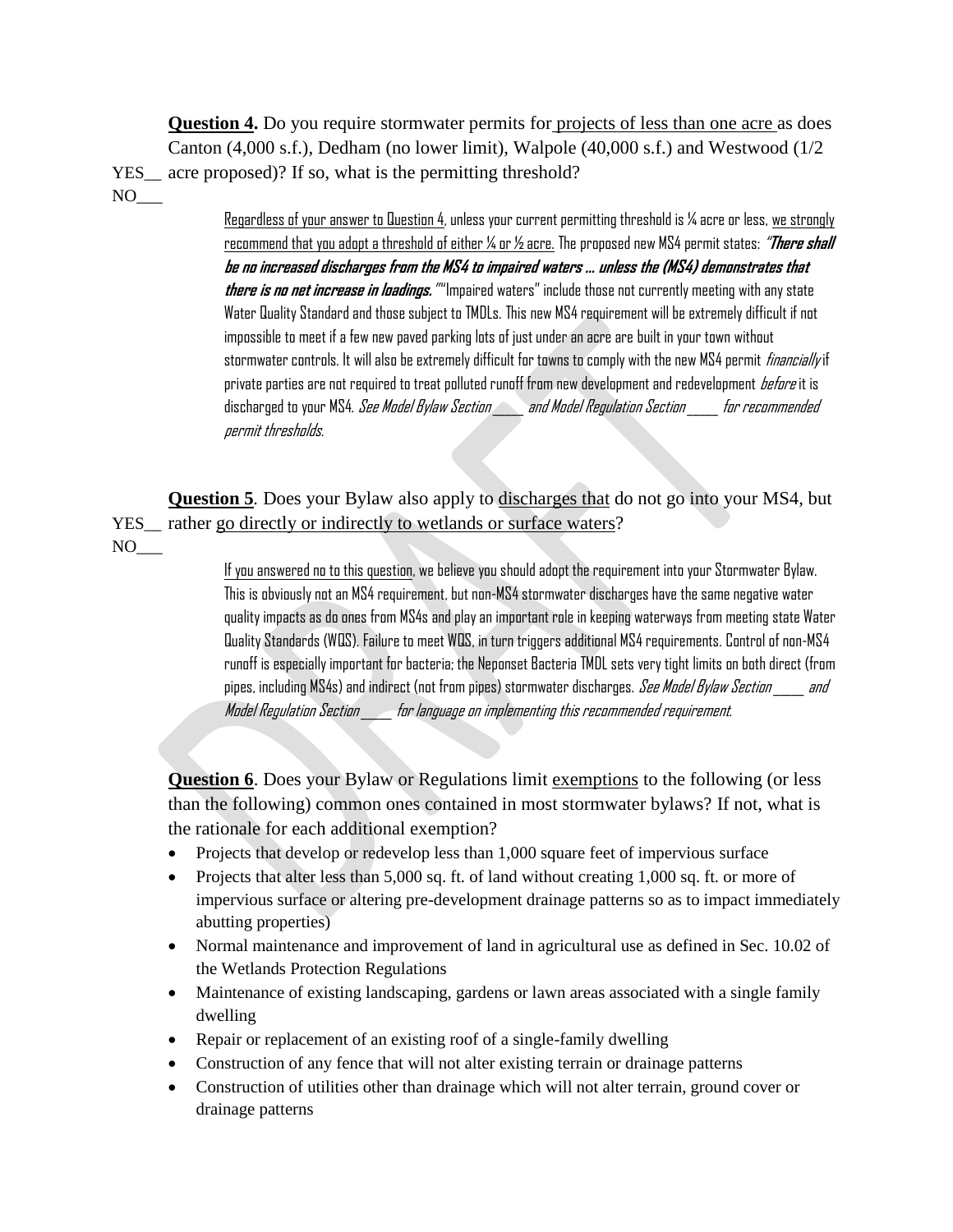- Emergency repairs to stormwater management facility or practice that poses a threat to the public health or safety or as deemed necessary by the stormwater permitting authority
- Any work or projects for which all necessary approvals and permits have been issued before

YES \_\_ the effective date of this Bylaw. NO

If you answer no to this question, we recommend that either you have a very strong rationale for additional exemptions or else remove them. You might also consider changing the exemption to a possible waiver (see Question  $\quad$  ) or require something less than a permit for it (see Question  $\quad$  ). *See Model Bylaw Section*  $\;$ (or Model Regulation Section \_\_\_\_\_\_).

**Question 7***.* If a project obtains a Wetlands Order of Conditions, must it also meet provisions in the Stormwater Bylaw and Regulations that are not included in the YES\_\_ Wetlands Protection Act Regulations?

 $NO_{\_\_\_}$ 

If you answered no, remember that although there may be no provision in your current Stormwater Bylaw or Regulations that is not also included in the Wetlands Protection Act Regulations, this will definitely not be the case when the new MS4 permit takes effect (see for example Questions \_\_\_ and \_\_\_, below). See Model Bylaw Section \_\_\_\_ (or Model Regulation Section \_\_\_\_) for recommended language.

### **Question 8**. Do projects that are "land uses with higher potential pollutant

loads"[LUHPPL], as defined in the Wetlands Protection Act Regulations, have to obtain stormwater permits even though they are below the usual permitting threshold and, if so, what size projects are covered? (310 CMR 10.04 defines land uses with higher potential pollutant loads to include auto salvage yards, auto fueling facilities, commercial parking lots, gas stations; exterior fleet storage and vehicle service and equipment cleaning areas;

YES\_\_ marinas and boat yards; and confined disposal facilities and disposal sites.)  $\rm NO_{\rm \_}$ 

> Unless you require all LUHPPL projects of any size to obtain permits, you should consider revising your Bylaw or Regulations to require small LUHPPL projects to do so. The nature of the land use, rather than the mere size of the land disturbance, is more determinative of the potential pollution problems it is likely to cause. We recommend that all LUHPPL projects be required to obtain permits. *See Model Bylaw Section \_\_\_\_ (or Model* Regulation Section \_\_\_). You may, however, wish to set the threshold somewhat higher; e.g., 5,000 sq. ft.

**Question 9**. Does the Bylaw/Regulation authorize the Stormwater permitting authority to require a full permit for projects that normally are exempt or subject to non-permitting requirements, if such project is causing or can reasonably be expected to cause a violation Yes of state water quality standards?

 $No$ <sub>\_\_\_</sub>

If you answered no to this questions (as you probably did), we recommend that you consider adding the requirement to your Bylaw or Regulations. It is similar to the Wetlands Protection Act Regulatory provision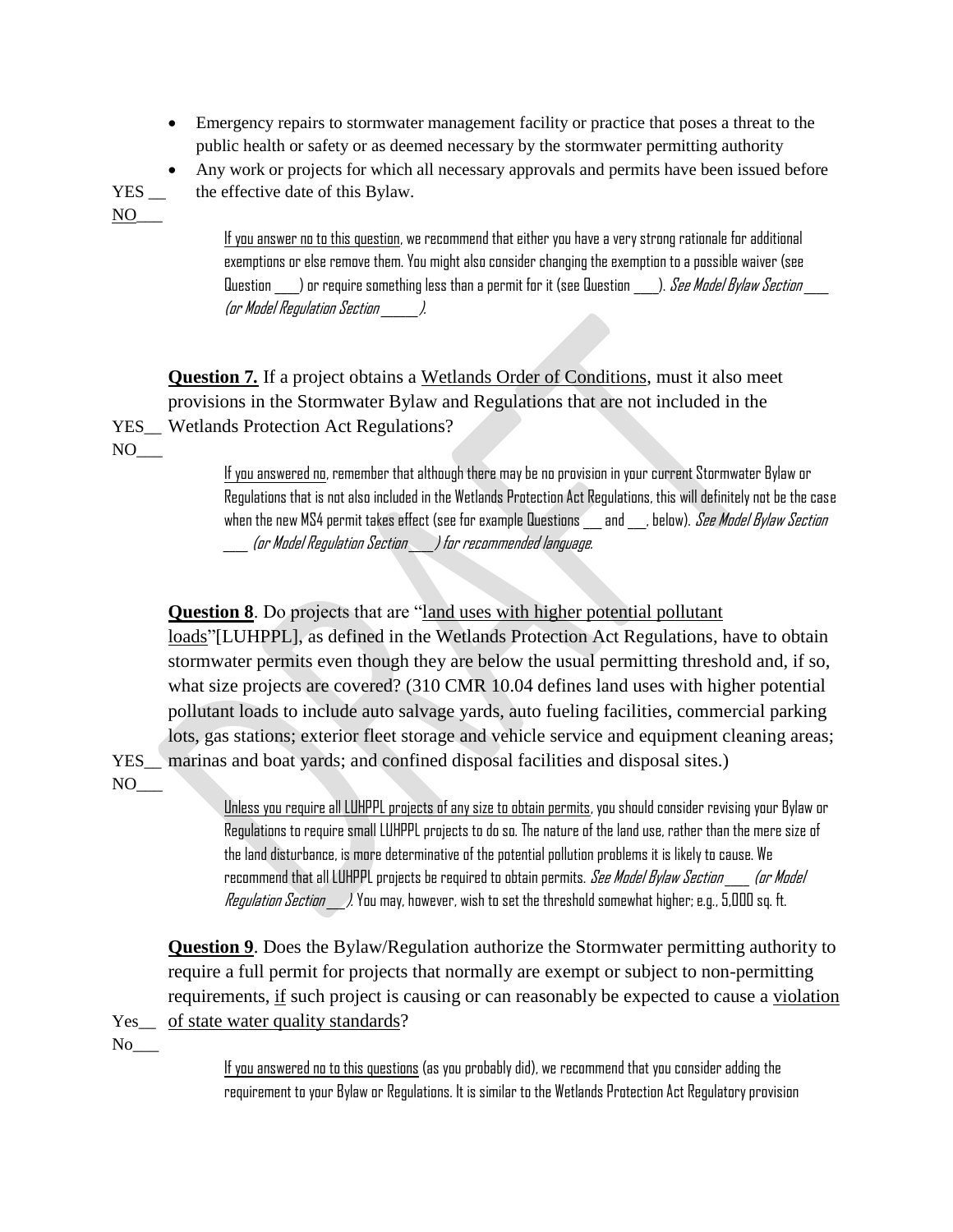allowing Conservation Commissions to take jurisdiction over projects outside normal jurisdiction if, during or after construction, they are found to have altered a wetland. We recommend expanding this principal to projects that *"can reasonably be expected"* to violate a water quality standard. *See Model Bylaw Section [or Model*] Regulation Section \_\_\_).

**Question 10**. If your Bylaw or Regulation includes a waiver provision, is it limited to projects that can demonstrate that strict application of the Bylaw does not further its purposes or objectives and that the waiver is in the public interest, consistent with the Yes\_\_ purpose and intent of the Bylaw, and allowed by federal state and local rules and permits?

No\_\_\_

If you answered no to this question, we believe it is especially important that waivers not be granted unless the applicant "*can demonstrate that strict application of the Bylaw does not further its purposes or objectives.*" Without this assurance, waiver provisions can easily be abused. See Model Bylaw Section (or Model Regulation Section \_\_\_).

### *B. Permit Standards*

**Question 11**. Does your Bylaw contain a requirement "*at least as stringent as*" the following for projects seeking stormwater permits [THIS IS A NEW REQUIREMENT IN THE PROPOSED NEW MS4 PERMIT]?

*1. Retain the first one (1) inch of runoff from all impervious surfaces on the site, OR*

*2. Provide the level of pollutant removal equal to or greater than the level of pollutant removal provided through the use of biofiltration on the first one (1)*  inch of runoff from all impervious surfaces on site. This standard shall be met *through a combination of practices designed to retain runoff on site (environmentally sensitive site design, low impact development techniques) where technically feasible, and stormwater BMPs designed to treat the remainder of the runoff that cannot be retained on site due to site constraints.* 

YES\_\_ *The level of pollutant removal from BMPs shall be calculated consistent with* 

NO\_\_\_ *EPA Region 1's BMP Performance Extrapolation Tool.*

If you answered no to this newly proposed MS4 requirement, as you almost certainly did, you will have to include it when the new MS4 permit takes effect, unless, of course, EPA revises it. Keep in mind that there are 3 key parts to this proposal that your Bylaw will have to include:

- 1. It applies to all impervious surfaces on a parcel of land, not just the portions that the project will disturb. This applies to both new development and redevelopment. EPA's proposal is a fairly radical departure from MassDEP's existing rule for wetland projects.
- 2. Not retaining the first inch of runoff on site appears to only be an option if full retention is **not "technically feasible…due to site constraints."** Only in that case may other, non-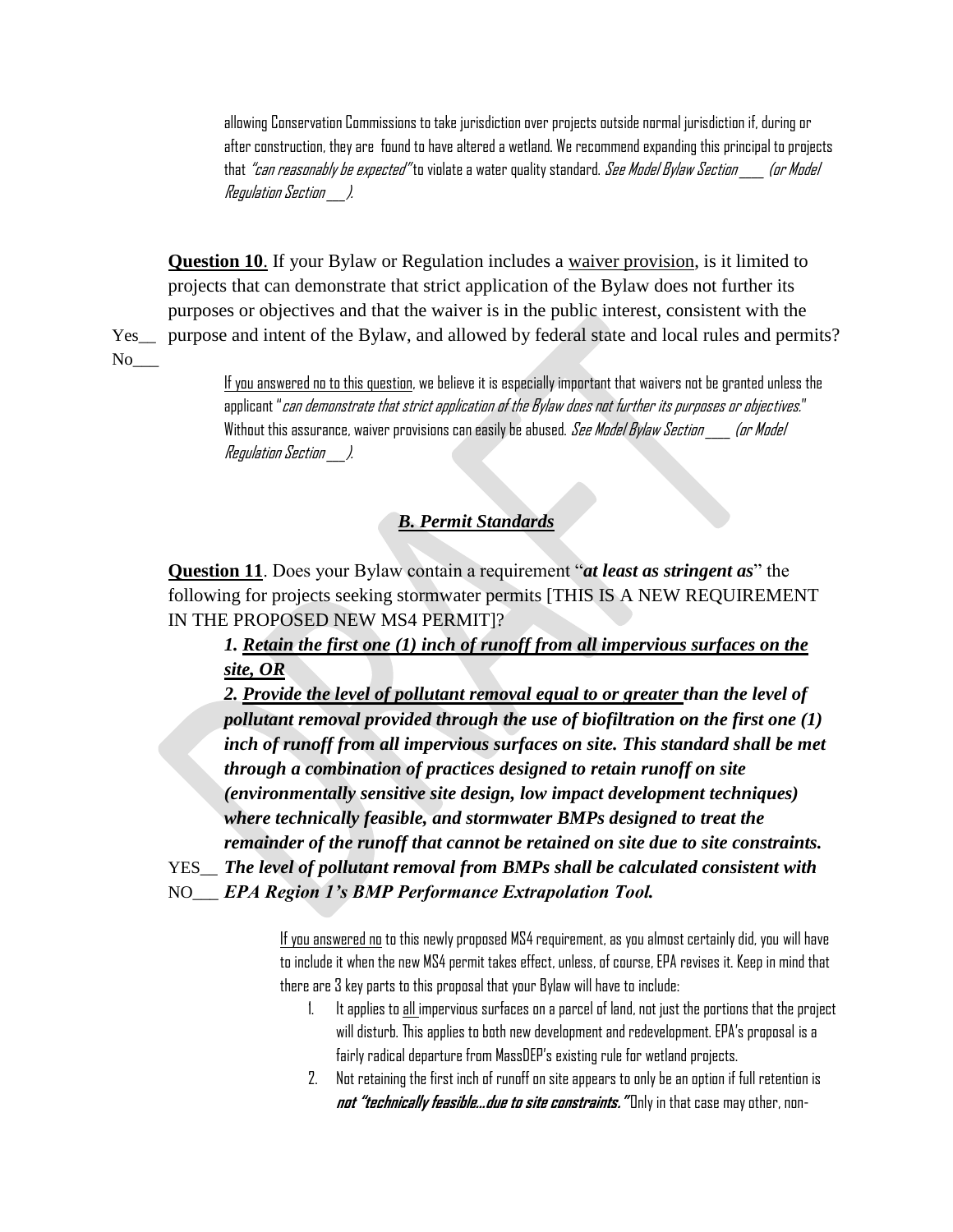retention BMPs be used on the portion of runoff which is infeasible to retain on site, Those non-retention BMPs must achieve a "**level of pollutant removal equal to or greater than (that) provided through the use of biofiltration,**"generally believed to be about 70%.

3. The level of pollutant removal from non-retention BMPs must be consistent with EPA Region 1's BMP Performance Extrapolation Tool. This Tool, however, only calculates pollutant removal from BMPs for nitrogen, phosphorus, zinc and TSS. EPA has said verbally that for other pollutants, including bacteria, non-infiltration BMPs must still be implemented, though precise pollution reductions need not be calculated.

Section \_\_\_ of the Model Stormwater Regulation, which we recommend you adopt once the new MS4 permit is finalized, meets all three of these proposed MS4 requirements, including what EPA has said verbally. Furthermore, it gives guidance where EPA does not on how to choose the best non-retention BMPs, if necessary, for pollutants other than TN, TP, TZ and TSS:

- Such BMPs must be chosen to maximize reduction of pollutants for which the receiving water exceeds Water Quality Standards, with preference for BMPs that are consistent with any TMDL; and
- The effectiveness of the BMPs chosen for each pollutant of concern must be determined in accordance with the Massachusetts Stormwater Handbook, Vol. 2, Ch. 2. The Handbook lists the percentage reduction potential of each BMP for each pollutant.

Finally, but very importantly, we have developed a Model Guidance identifying precisely which BMPs, retention and non-retention, are most effective at removing bacteria from runoff. The identification of these "pathogen-effective" BMPs comes from state Stormwater Handbook as well as guidance issued by the Boston Water & Sewer Commission. Once your revised Bylaws and Regulations are adopted (after the new MS4 permit is finalized in most cases) we urge your Stormwater Permitting Authority to adopt our Guidance as well.

**Question 12**. *For discharges into waters where phosphorus is a cause of impairment (i.e., where a water body is listed as "impaired" for phosphorus on EPA's 303 (d) list), does your bylaw require that BMPs be optimized for phosphorus removal.* [NOTE: This provision will apply to all Neponset municipalities] THIS IS A REQUIREMENT YES IN THE PROPOSED NEW MS4 PERMIT.

 $NO_{\_\_\_}$ 

If you answered no to Question 12, you will have to amend your Bylaw to include it when the new MS4 permit is finalized. See Model Regulations Section

**Question 13**. *For discharges into waters where nitrogen is a cause of impairment, does your Bylaw require that BMPs be optimized for nitrogen removal?* [NOTE: This applies only to Foxborough, Sharon and Stoughton in the Neponset watershed] [THIS IS A YES\_\_ REQUIREMENT IN THE PROPOSED NEW MS4 PERMIT] NO

> If you answered no to this question, and your town is Foxborough, Sharon or Stoughton, you will have to amend your Bylaw to include it when the new MS4 permit is finalized. *See Model Regulations Section\_\_\_\_.*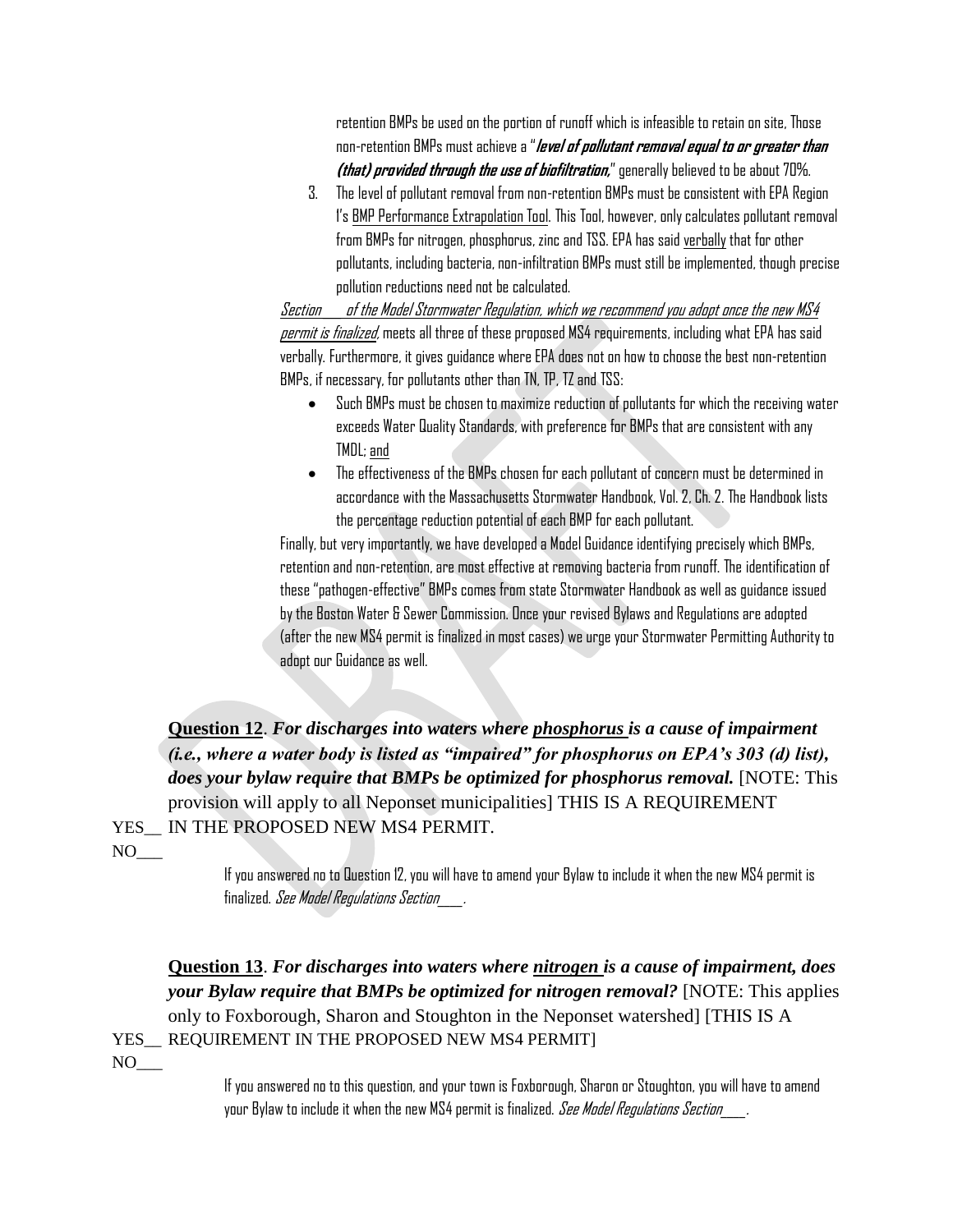**Question 14**. Does your Bylaw or Regulation require projects applying for permits to YES\_\_ comply with state Stormwater Standards?

 $NO_{\_\_\_}$ 

If you answered no to this question, we recommend that you make your Stormwater Bylaws consistent with the state Wetlands Protection Act Regulations by amending them as soon as possible.

PLEASE ALSO SEE OUR RECOMMENDATIONS UNDER QUESTIONS 15 - 18, below. And see Model Regulations Section \_\_\_\_.

**Question 15.** Are your Bylaws and Regulations free of provisions that conflict with DEP Stormwater Standards (for example, some local Bylaws allow reduction of 40% of existing impervious surfaces to constitute compliance with DEP redevelopment

- YES requirements)?
- $NO_{\_\_\_}$

If you answered no to this question, we recommend that you make your Stormwater Bylaws consistent with the state Wetlands Protection Act Regulations by amending them. PLEASE ALSO SEE OUR RECOMMENDATIONS UNDER QUESTIONS 14, 16, 17 and 18. And see Model Regulations Section

**Question 16.** Does your Bylaw contain a provision for projects subject to local stormwater permitting that is *"at least as stringent as" the following new requirement in EPA's 2014 MS4 permit proposal? [THIS IS A REQUIREMENT IN THE PROPOSED NEW MS4 PE*RMIT]

*"All BMPs installed as part of the site's stormwater management system shall be constructed in accordance with the Massachusetts Stormwater Handbook*  YES\_\_ *Volume 2, Chapter2.* 

 $NO_{-}$ 

Regardless of your answer to this question, we recommend that you make your Stormwater Bylaws consistent with the state Wetlands Protection Act Regulations by having them require that BMPs be "selected" as well as "constructed" in accordance with the Handbook. PLEASE ALSO SEE OUR RECOMMENDATIONS UNDER QUESTIONS 14, 15, 17 and 18. *And see Model Regulations Section* 

**Question 17**. Do your Bylaws or Regulations specifically require projects to comply with the Massachusetts Stormwater Handbook as well as the Stormwater Management Standards (projects subject to the Wetlands Protection Act are required to comply with YES the entire Handbook, which is much more detailed than the Standards)? NO

> If you answered no to this question, we recommend that you make your Stormwater Bylaws consistent with the state Wetlands Protection Act Regulations by referring to the "*Stormwater Standards as further defined in the* Massachusetts Stormwater Handbook." Despite the use of this phrase in the Wetlands Protection Regulations, few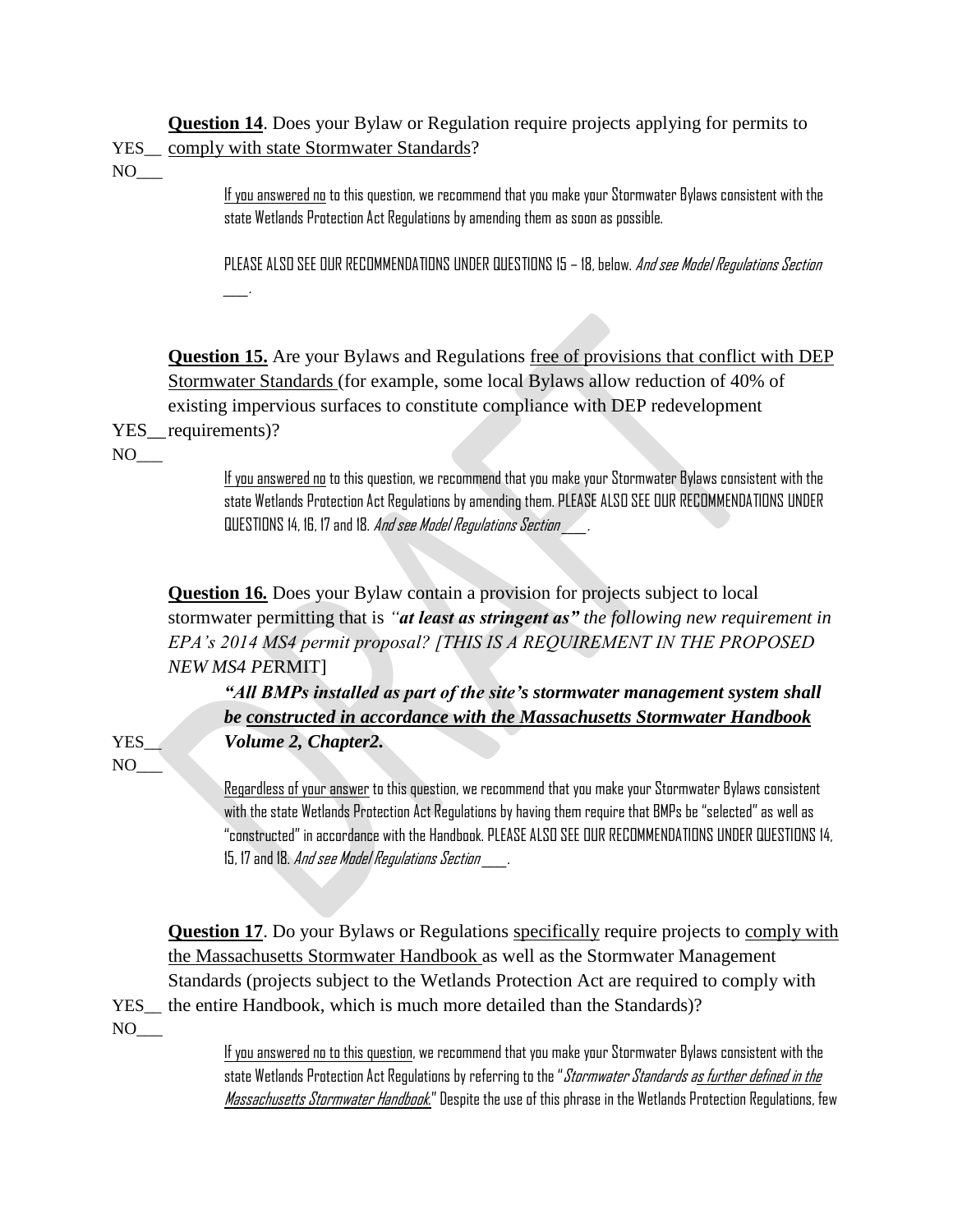applicants or Conservation Commissions consult the Handbook when they apply the Standards. That's why it's so important to use this phrase whenever you refer to the Stormwater Standards. This is critically important as the Handbook identifies the appropriate BMPs to use to meet each Standard and it requires applicants to address TMDL pollutants even though the Standards themselves refer only to TSS (see Question 18, below). PLEASE ALSO SEE OUR RECOMMENDATIONS UNDER QUESTIONS 14, 15, 16 and 18. And see Model Regulations Section definition of "Massachusetts Stormwater Management Standards.".

**Question 18.** Are projects that need stormwater permits specifically required to implement BMPs that are "consistent with" any applicable Total Maximum Daily Load(s)? All waters in the Neponset River Watershed are subject to a Bacteria TMDL, YES\_\_ and this consistency requirement is included in the MA Stormwater Handbook.  $NO_{\_\_\_\_}$ 

> If you answered no to this question, we recommend that you amend your Bylaw or Regulation to make them consistent with the state Wetlands Protection Act Regulations as soon as possible. As noted above about other Handbook requirements, it is not generally observed by Conservation Commissions. For the Neponset, this is partly because MassDEP refuses to say which BMPs are, in fact consistent with our Bacteria TMDL. However, aAs mentioned in our recommendations under Question 11, above, we have developed a Model Guidance identifying precisely which BMPs, are most effective at removing bacteria from runoff. The identification of these "pathogeneffective" BMPs comes from state Stormwater Handbook as well as a Guidance from the Boston Water & Sewer Commission. However, your Bylaw or Regulations must require that BMPs be consistent with TMDL(s) before the Guidance may be used.

PLEASE ALSO SEE OUR RECOMMENDATIONS UNDER QUESTIONS 14 - 17, above. And see Model Regulations Section\_\_\_\_

**Question 19.** If your town has construction standards that apply to stormwater management measures, are they consistent with the BMP design standards and criteria YES\_\_ contained in Vol. 2, Ch. 2 of the MA Stormwater Handbook?  $NO_{\_\_\_}$ 

> If you answered no to this question, you should speak to whatever town official, department, of board issued the construction standards to discuss how they could be revised to be consistent with the Stormwater Handbook. This is equally important for project filing Wetland Protection Act Notices of Intent.

**Question 20**. Does your Bylaw contain a provision for projects subject to local stormwater permitting that is "*at least as stringent as*" the following new requirement in EPA's 2014 MS4 permit proposal? [THIS IS A REQUIREMENT IN THE PROPOSED NEW MS4 PERMIT]

*"Stormwater management systems designed on sites with documented soil contamination or management systems designed on industrial sites shall not*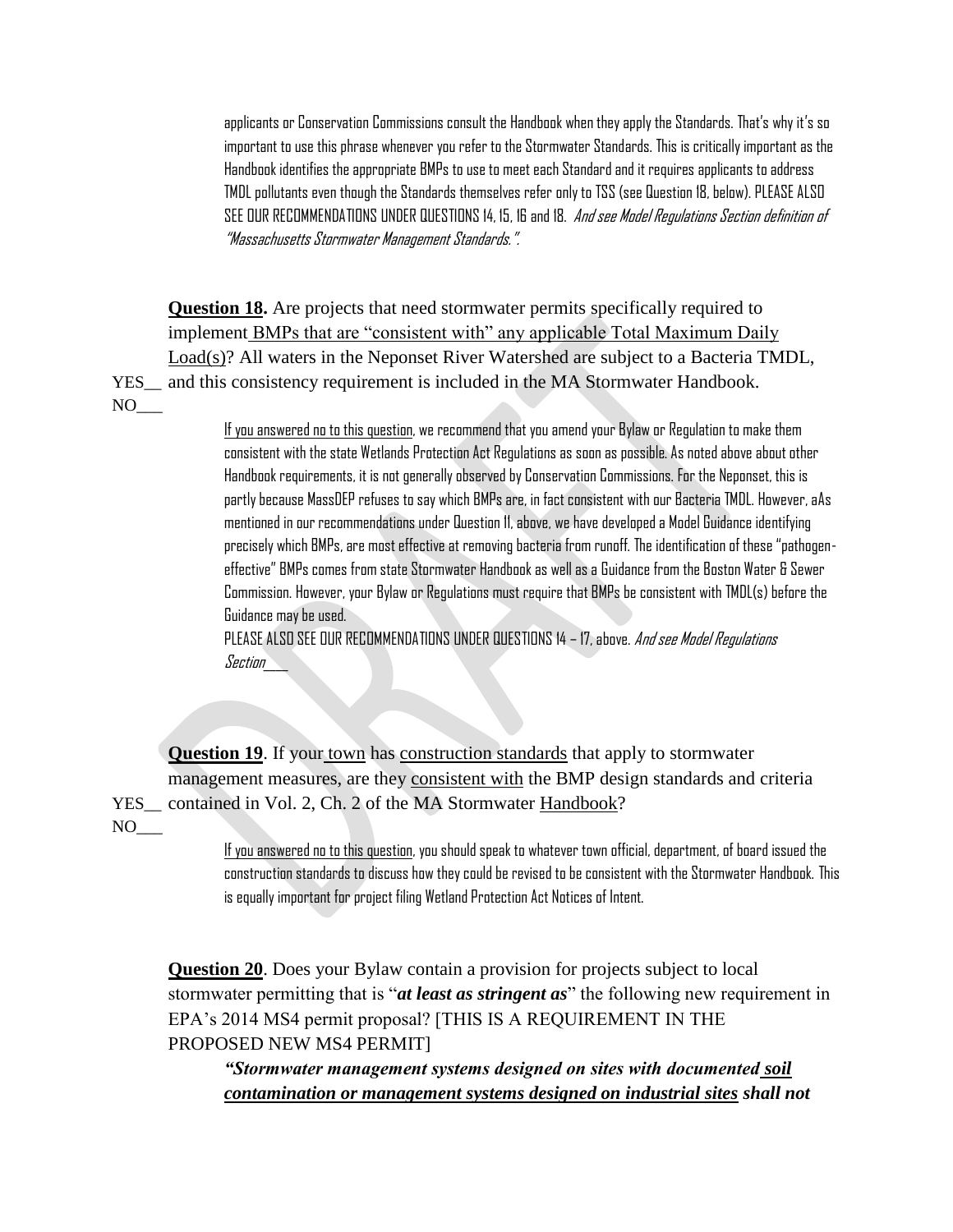# *include BMPs that promote infiltration and shall instead require use of*

*treatment* 

 $NO_{\_\_\_}$ 

YES BMPs on site."

#### We make no recommendation on this proposed new MS4 requirement until it is clarified by EPA.

**Question 21**. Does your Bylaw contain a provision for projects subject to local stormwater permitting that is *"at least as stringent as"* the following new requirement in EPA's 2014 MS4 permit proposal? [THIS IS A REQUIREMENT IN THE PROPOSED NEW MS4 PERMIT]

*"Stormwater management systems designed to include infiltration near environmentally sensitive areas, including public water supplies and any other sensitive area as determined and documented by the (stormwater authority) shall incorporate designs that allow for shutdown and containment where* 

YES*\_\_ appropriate to isolate the system in the event of an emergency spill or other*  NO\_\_\_ *unexpected event."*

> If you answered no to this question, you will have to amend your bylaw when the new MS4 permit is finalized. See Model Regulations Section \_\_\_\_.

### *C. Sedimentation and Erosion Control*

**Question 22**. Does your Bylaws contain the following three requirements for construction site stormwater runoff from new development and redevelopment projects? [THIS REQUIREMENT IS FROM THE EXISTING MS4 PERMIT]

- requires construction activities which results in a land disturbance of an acre or more to implement erosion and sediment controls at construction sites which include Best Management Practices appropriate to site conditions, including efforts to minimize the area of land disturbance;
- requires control of wastes including discarded building materials, concrete truck wash-out, chemicals, litter, and sanitary wastes; and
- YES\_\_ gives you the authority to implement sanctions to ensure compliance?
- NO

If you answered no, revise your Bylaw immediately to comply with current MS4 permit. Also see Model (Bylaw and or Regulation) Section \_\_\_.

**Question 23**. Does your Bylaw contain a provision for projects subject to local stormwater permitting that is "**at least as stringent as**" the following? [THIS IS A REQUIREMENT IN THE PROPOSED NEW MS4 PERMIT]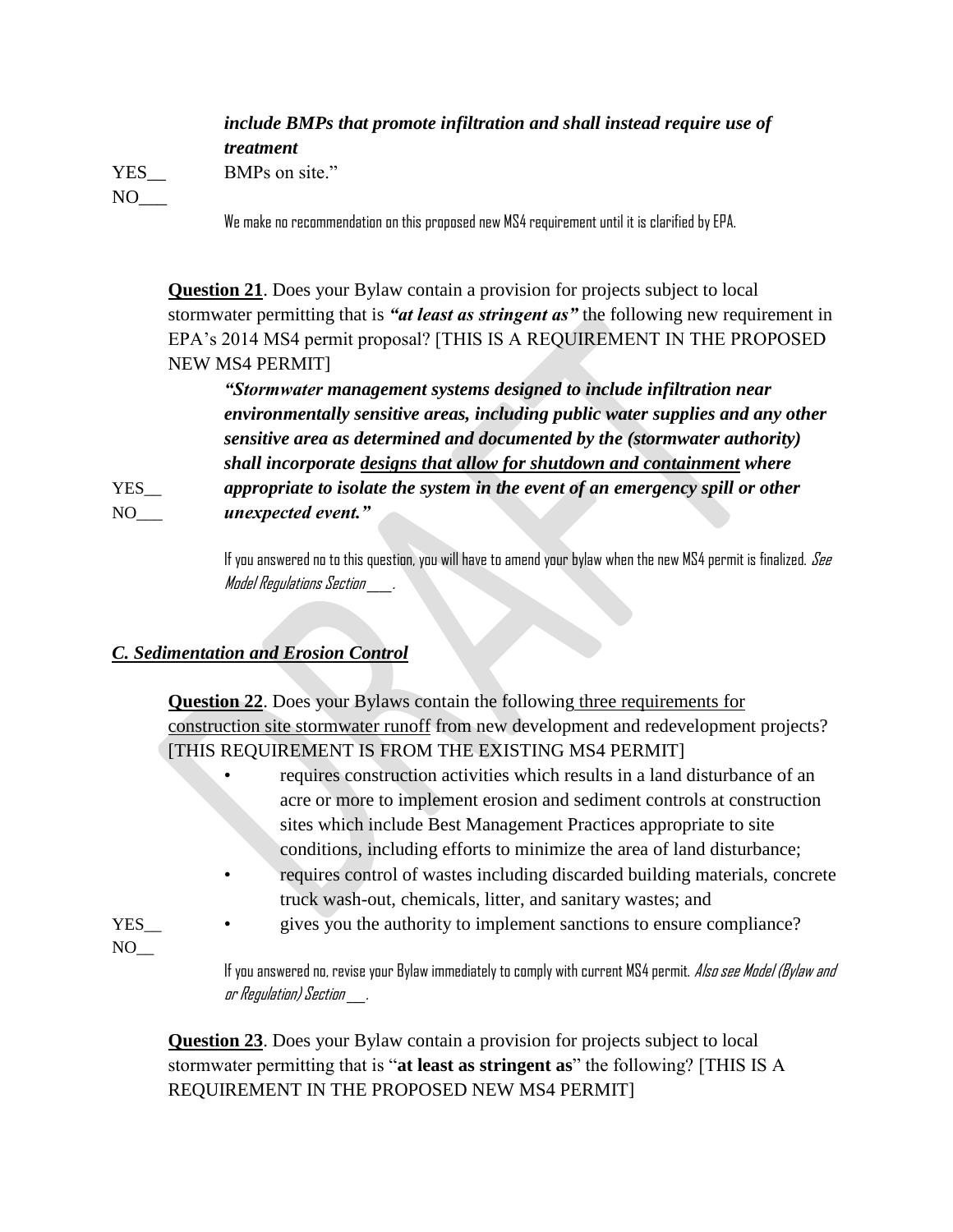# *"Stormwater management systems shall be designed to avoid disturbance of*  YES\_\_ *areas susceptible to erosion and sediment loss."*

 $NO_{\_\_\_}$ 

Unless your current Bylaw or Regulation lists the areas that are susceptible to erosion and sediment loss, you should answer "no" to this question. We recommend that to the greatest extent practicable, permit applicants to required to avoid disturbing thickly forested areas, steep slopes (e.g., 15% or greater) and areas within floodplains. *And see Model Regulation Section* 

## *D. Operation & Maintenance Requirements*

**Question 24**. Do you require development and redevelopment projects seeking stormwater permits to have <u>long-term operation and maintenance  $(O\&M)$  plans</u> for postconstruction stormwater management systems? [THIS REQUIREMENT IS IN THE CURRENT MS4 PERMIT

YES\_  $NO_{\_\_\_}$ 

If you answered no, revise your Bylaw immediately to comply with current MS4 permit.

**Question 25.** Does the O&M Plan required in your Bylaw for projects subject to local stormwater permitting include a provision that is "*at least as stringent as*" the following new requirement in EPA's 2014 MS4 permit proposal? [THIS IS A REQUIREMENT IN THE PROPOSED NEW MS4 PERMIT]

*"Long term operation and maintenance plans must include a requirement to "inspect and repair installed BMPs to ensure they are functioning according to*  YES\_\_ *manufacturer or design specifications."* 

NO<sup>\_\_\_</sup>

If you answered no to this question, you will have to amend your Bylaw or Regulation when the new MS4 permit is finalized. HOWEVER, we suggest that you deal with this new requirement by adopting the recommendations we make under Question 26, below.

**Question 26**.Does your O&M "Program" (not necessarily your Stormwater Bylaw or Regulations) have **"***procedures to ensure adequate long-term O&M*?" Note that MS4s must "*report in the annual report on the measures that they have utilized to meet this requirement."* [THIS IS A REQUIREMENT IN THE PROPOSED NEW MS4 PERMIT]. The proposed new MS4 permit goes on to say *these procedures may include:*

- *the use of dedicated funds or escrow accounts for development projects*
- *the acceptance of ownership by the permittee of all privately owned BMPs.*
- *the development of maintenance contracts between the owner of the BMP and the permittee.*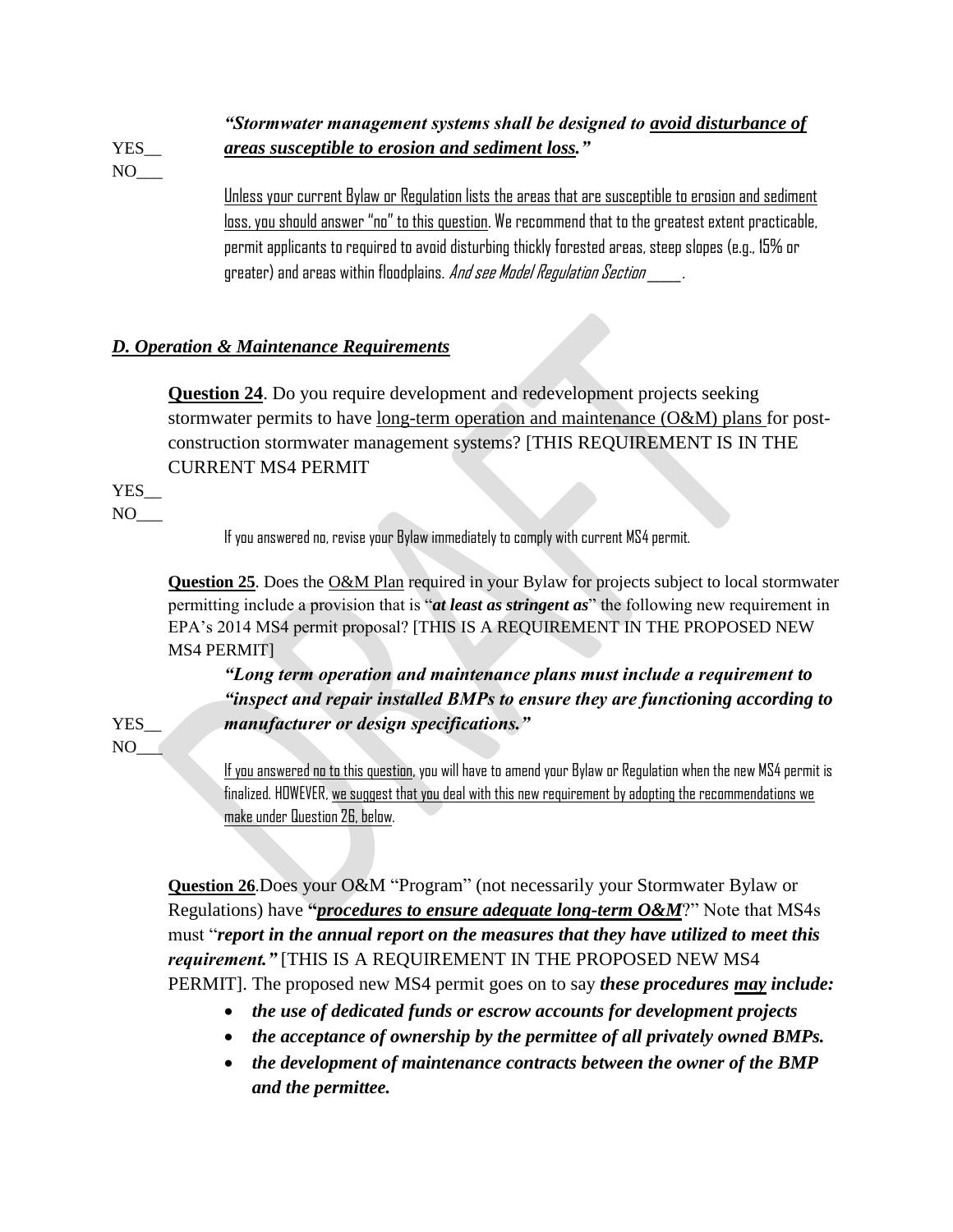*the submission of an annual certification documenting the work that has been done over the last 12 months to properly operate and maintain the*  YES\_\_ *stormwater control mesures.*

> We believe this is an extremely important and wise addition to the MS4 permit, as towns currently have virtually no capability (given staff and funding restraints) of ensuring that O&M Plans are being complied with in the years after project completion. In addition to the four procedures listed above that EPA says towns "may use," we recommend consideration of two additional options: annual certifications of compliance (which MassDEP has found to be very effective) and recording of O&M Plans at the Registry of Deeds (so that potential property buyers will know of their O&M obligations in advance of purchase).

If you answered no to this question, you should consider making the six O&M "procedures" listed above into regulatory requirements, since they appear to apply only to projects with stormwater permits. We recommend that your Bylaw direct the Stormwater Permitting Authority to require one or more of those options at their discretion. These six procedures as fleshed out in the Model Stormwater Regulations Section ID.(6).

In addition, we believe that application fees ought to cover, among other things, the cost of developing a computer program to track compliance with O&M requirements and issue regular reports on violations. See Question 41, below, on establishment of permitting fees.

### *E. Bans on Illicit Discharges and Connections*

**Question 27** Do you have a provision in your Stormwater Bylaw or other municipal ordinance that prohibits non-stormwater discharges to your MS4 and enables you to take enforcement action against any such "illicit" discharge or connection? [THIS IS A YES CURRENT MS4 REQUIREMENT]

 $NO_{\_\_}$ 

If you answered no to this question you should revise your Bylaw immediately to comply with current MS4 permit requirements.

**Question 28** Does your Stormwater Bylaw or other municipal ordinance provide "*adequate legal authority to accomplish the following tasks (in addition to prohibiting illicit discharges and taking appropriate enforcement action, as required in the 2003 MS4 permit): investigate suspected illicit discharges to the MS4; eliminate such discharges, including those from properties not owned or controlled by the MS4;" and "notify all responsible parties for any such discharge and require immediate*  YES\_\_ *cessation?"* [THIS IS A REQUIREMENT IN THE PROPOSED NEW MS4 PERMIT]

 $NO_{\_\_\_}$ 

If you answered no to this question, you will have to amend your bylaw or regulations to comply with the new MS4 permit is finalized. See Model Bylaw Section for appropriate language.

 $NO_{\_\_}$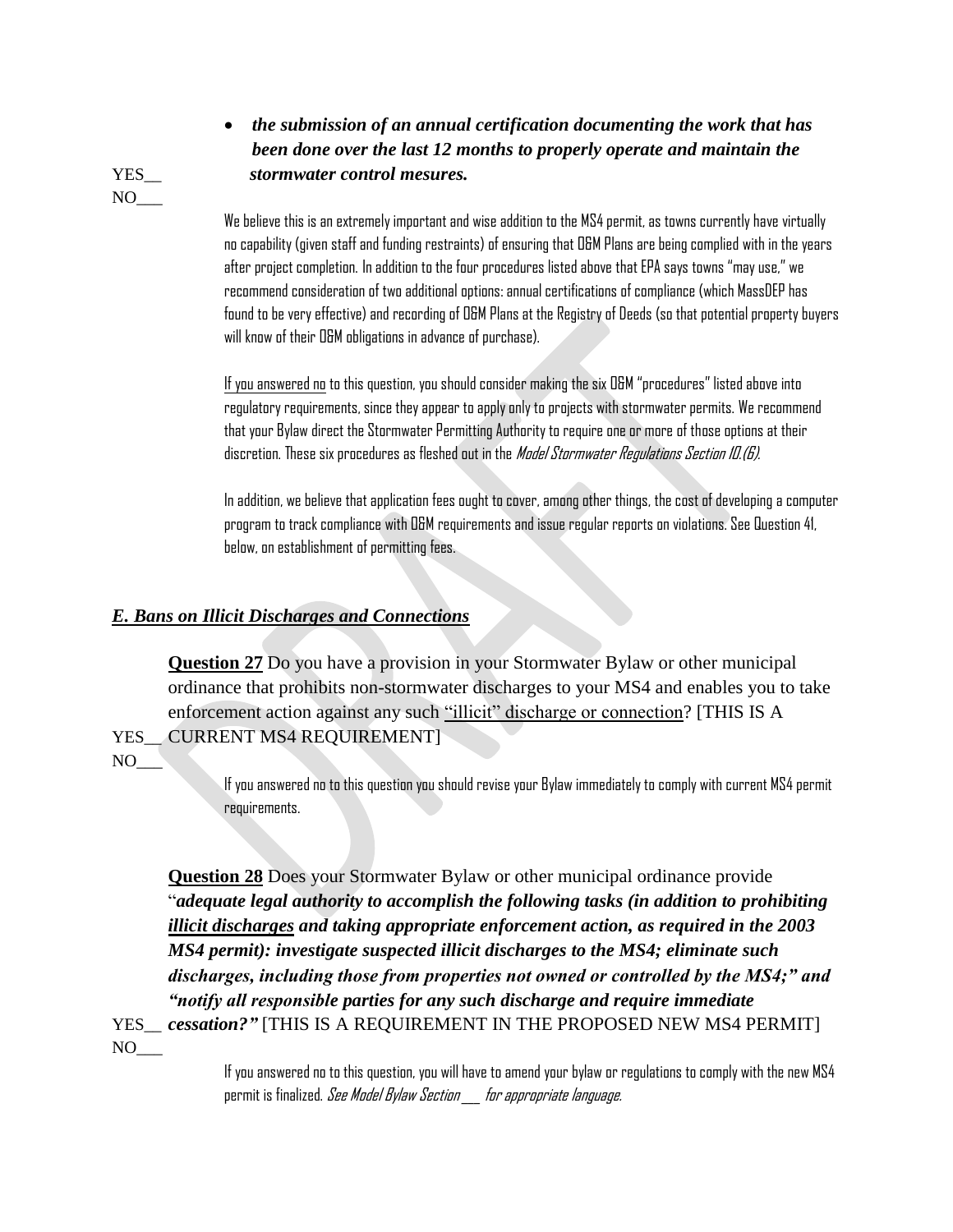### *F. Review of Projects Below Permitting Thresholds*

**Question 29**. Are there any requirements for projects that are too small to need a full YES stormwater permit and if so, what size and type of projects do they apply to?  $NO_{---}$ 

> If you answered no to Question 29, we strongly recommend that you adopt some modest standards for nonexempt small projects. As stated in our recommendations under Question 4, it will be very difficult for towns to comply with some of the new MS4 requirements (such as bans on new or increased MS4 discharges) if small projects do not have to institute even the cheapest and most reasonable of stormwater management measures. Many towns in the Neponset Valley do have some stormwater requirements for projects that don't need stormwater permits. **[ADD NAMES OF TOWNS]**

We recommend that some level of review and approval less stringent than that required of permitted projects be given to all non-exempt projects that disturb 5,000 sq. ft. of more of land or which develop or redevelop 1,000 sq. ft. or more of impervious surface. See Stormwater Bylaw Section

**Question 30** If the answer to Question 29 is yes, do these projects have to meet specific YES\_\_ design or performance standards, and if so, what are they?

 $NO_{\_\_\_}$ 

If you answer no to Question 30, we would suggest that review of small projects without establishing any standards is pointless and such standards should be included in your Bylaw or Regulations. Such standards need to be modest for most small projects like those associated with single family homes, but should be somewhat tougher for small projects on large commercial or industrial parcels. We recommend that covered projects be required to:

• retain the first 1 inch of rainfall on site or, if that is not possible due to site constraints,

• comply with the state Stormwater Standards to the maximum extent practicable. "Practicable" should be defined in the Bylaw as it is Riverfront Area provisions of the Wetlands Protection Regulation (310 CMR 10.58(4)(c)1.) as "available and capable of being done after taking into consideration costs, existing technology, proposed use, and logistics in light of overall project purposes. Project purposes shall be defined generally (e.g., single family home or expansion of a commercial development)." See Model Stormwater Regulation Sec.  $\qquad$  .

**Question 31**. If the answer to Question 29 is yes, are these projects required to go through some level of town review before construction may begin (and if so, what is the Yes\_ nature of the review)? No

> If you answered no to this question, we would suggest that compliance with even the most modest performance standards cannot be ascertained without some level on non-onerous local review. We would recommend that applications for such projects require only the following:

- a modest site drawing including existing conditions and areas of proposed land disturbance;
- proposed stormwater management measures (construction site and post-construction)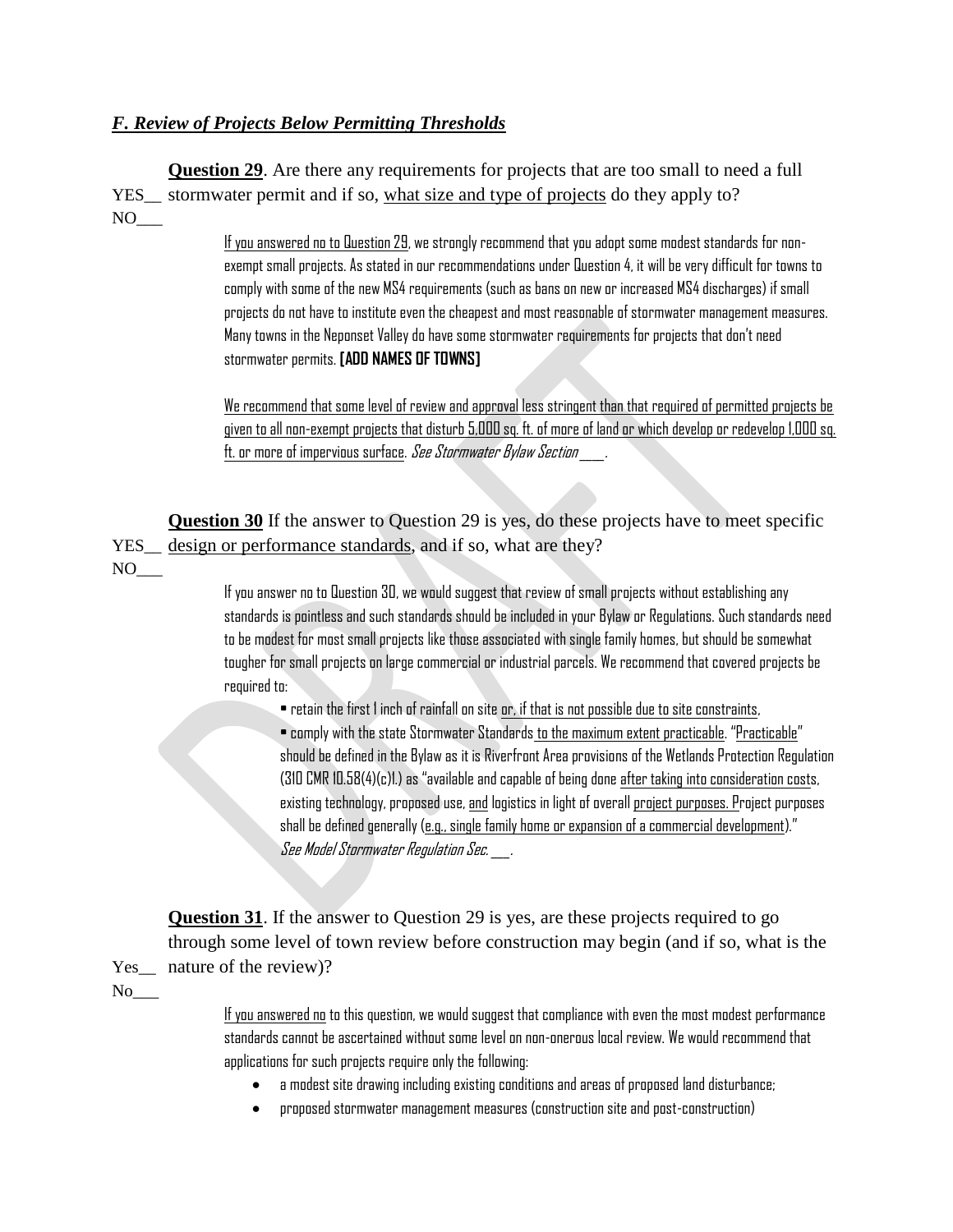- basic erosion and sedimentation controls
- a simple Operation & Maintenance Plan
- acknowledgement that the applicant will submit as-built drawings upon project completion.

*See Model Stormwater Regulation Sections 6A. and 6B.(1). (p. 29)*

#### *G. Miscellaneous Bylaw/Regulatory Provisions*

**Question 32.** Does your stormwater bylaw authorize the issuance of regulations?

## YES\_\_

 $NO_{\_\_\_\_}$ 

If you answered no to Question 32, we recommend that you amend your Bylaw so that it authorizes the Stormwater Authority to establish detailed requirements for appropriate stormwater management measures by Regulation. Regulations do not need approval from Town Meeting and thus can be revised much more easily. See Model Bylaw Section Fig. 3.

| <b>Question 33.</b> If so, have you adopted Regulations? |  |
|----------------------------------------------------------|--|
|----------------------------------------------------------|--|

# Yes\_

 $\rm No$ 

If you answered no to this question, see recommendation under Question 32, above.

**Question 34**. Does your Stormwater Bylaw or Regulation provide credits or other incentives for use of Low Impact Development (LID) techniques, as delineated in the Wetlands

Yes Stormwater Handbook?

\_\_\_\_\_.

 $\overline{\text{No}}$ 

If you answered no to this question, you should seriously consider adopting provisions such as the ones in the Wetlands Protection Regulations that require applicants to "consider"and give preference to Low Impact Development (LID) techniques. Such techniques are the most effective method of reducing runoff and its pollutant levels and are often cheaper for developers to use than conventional techniques. Many developers feel, however, that even if they use LID they'll still have to comply with normal Stormwater Standards. Credits for LID techniques, and the methods for calculating them,can allay those fears. It is especially easy to include them in your Stormwater Bylaw by simply by referencing the Stormwater Standards and Handbook. See Model , Sec.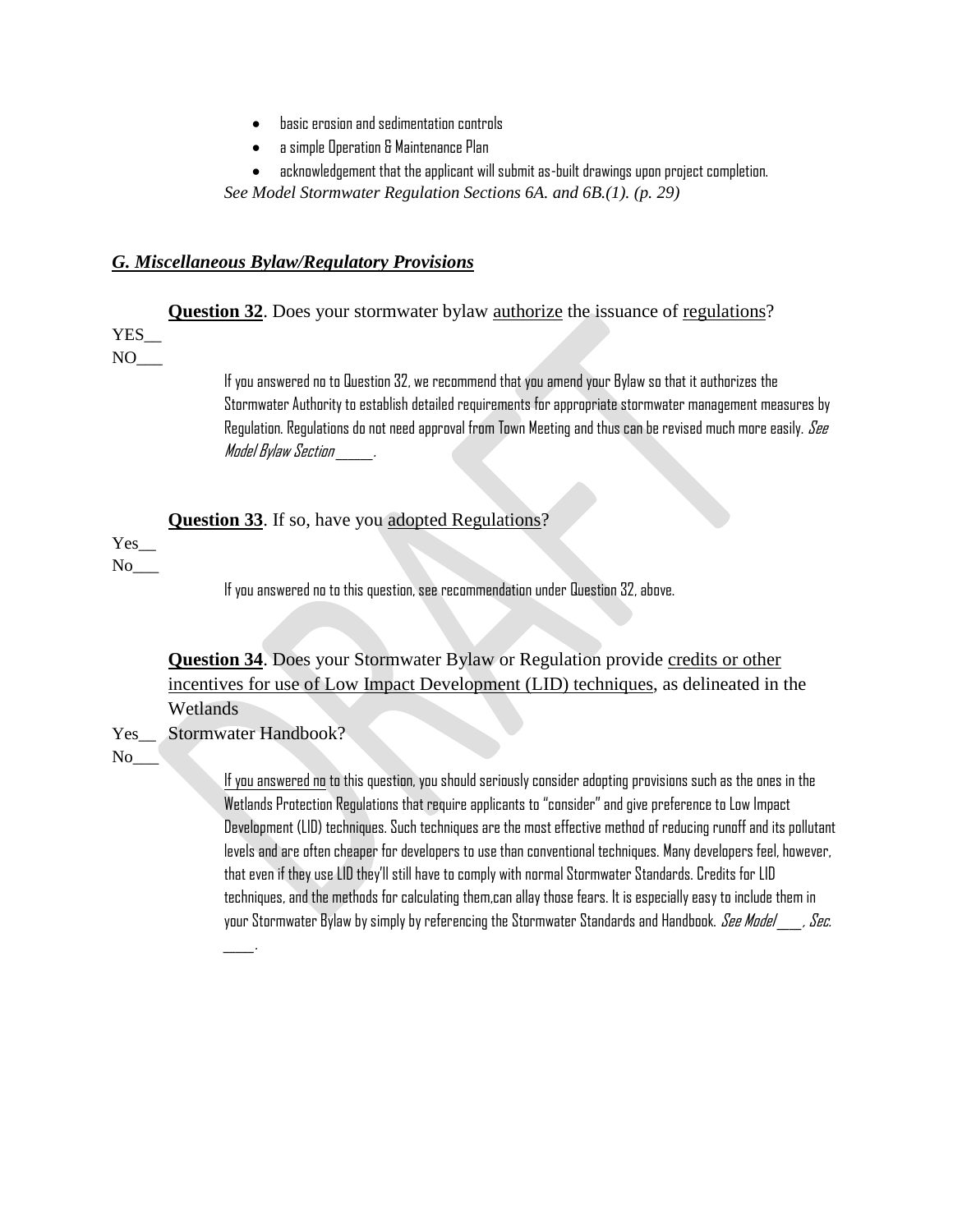**Question 35**. Do the permit application filing requirements of your Bylaw or Regulation include at a minimum all the information and materials (other than those specific to wetlands) listed on the Wetlands Notice of Intent and Stormwater Checklist forms? If not YES what is left out?

No

MassDEPs Wetlands Program has very comprehensive permit filing requirements, including a Stormwater Checklist. If you answered no to this question, why reinvent the wheel when you can simply use DEP's filing rules. See Model Regulations Sec.  $\qquad \qquad .$ 

**Question 36**. Does your Stormwater Bylaw, Regulation or other procedure "*require, at a minimum, the submission of as-built drawings no later than one year after completion of construction projects (that) depict all on site controls, both structural and nonstructural, designed to manage the stormwater associated with the completed site*?" Yes\_\_ [THIS IS A REQUIREMENT OF THE PROPOSED NEW MS4 PERMIT]

No

If you answered no, you'll have to change your current provision when the new MS4 permit takes effect. See Model Regulations Sec. \_\_\_\_.

**Question 37**. Does your Bylaw/Regulation require a Certificate of Compliance (or Yes\_ something similar)?

No

If you answer no to this question, we recommend using this very sensible requirement of the Wetlands Regulation to ensure that projects are actually built as permitted. See Model Regulations Section  $\qquad \qquad$ 

**Question 38**. Must the Certificate of Compliance (CoC), if any, or the Operation and Maintenance Plan be recorded at the Registry of Deeds (the Wetlands Protection Act Regulations require that CoCs be recorded)?

**Question 39**. Does your Stormwater Bylaw or other municipal ordinance provide authority to enforce and issue fines for violation of the Stormwater Bylaw or Regulation? **NEW MS4 REQUIREMENT??????**